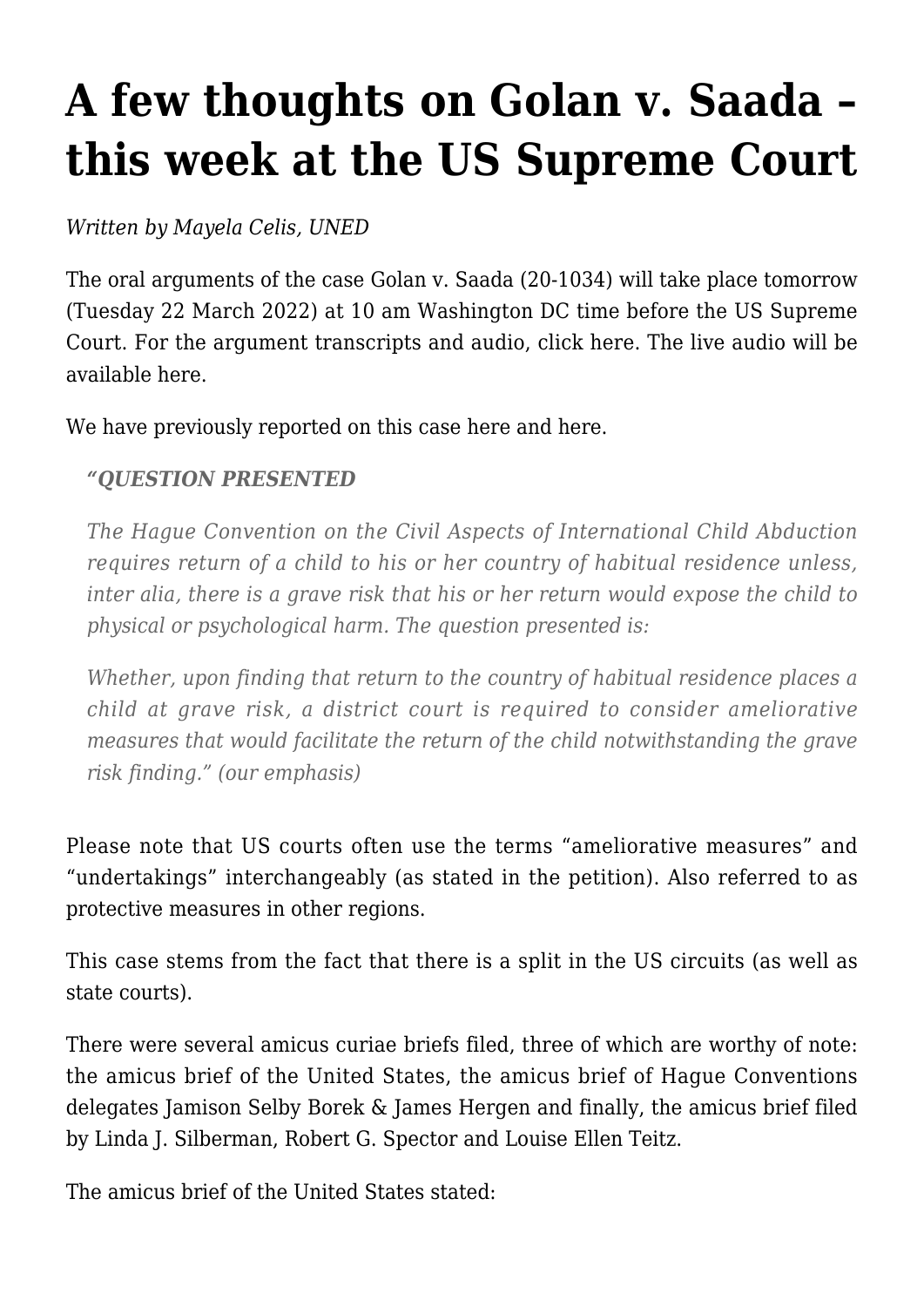*"Neither the Hague Convention on the Civil Aspects of International Child Abduction nor its implementing legislation requires a court to consider possible ameliorative measures upon finding under Article 13(b) that there is a grave risk that returning a child to his country of habitual residence would expose the child to physical or psychological harm or otherwise place the child in an intolerable situation. Rather, the Convention and ICARA leave consideration of possible ameliorative measures to a court's discretion."*

The amicus brief of the Hague Delegates coincide with this statement of the United States, while the brief of professors Silberman, Spector and Teitz holds the opposite view.

As is well known, the US Executive Branch's interpretation of a treaty is entitled to great weight. See Abbott vs. Abbott 560 U. S. \_ (2010); Sumitomo Shoji America, Inc. v. Avagliano, 457 U. S. 176.

In my personal opinion, the position taken by the United States is the correct one.

The fact is that the Hague Abduction Convention is silent on the adoption of ameliorative measures. Article 13 indicates: "the judicial or administrative authority of the requested State *is not bound to order* the return of the child if the person, institution or other body which opposes its return establishes that […]" (our emphasis). The discretion of the court is thus key. Besides, and as we all aware, the Child Abduction Convention is not a treaty on recognition and enforcement of protective measures.

In some legal systems, this void has been supplemented with additional legislative measures such as the [Brussels II ter Regulation \(2019/1111\)](https://eur-lex.europa.eu/legal-content/EN/TXT/?uri=CELLAR%3A524570fa-9c9a-11e9-9d01-01aa75ed71a1) in the European Union. Importantly, this instrument provides for the seamless enforcement of provisional – including protective – measures, which makes it a much more cogent system (see, for example, recitals 30, 45 and 46, and articles  $2(1)(b)$ , 15 – on jurisdiction-, 27(5), 35(2) and 36(1)). And not to mention the abolition of the declaration of enforceability or the registration for enforcement, which speeds up the process even more.

Furthermore, and particularly in the context of the United States, the onus that ameliorative measures exist or could be made available should be placed mainly on the parties requesting the return, and not on the court. See the [amicus brief](https://www.supremecourt.gov/DocketPDF/20/20-1034/211443/20220126142124610_20-1034_Amicus%20Brief.pdf)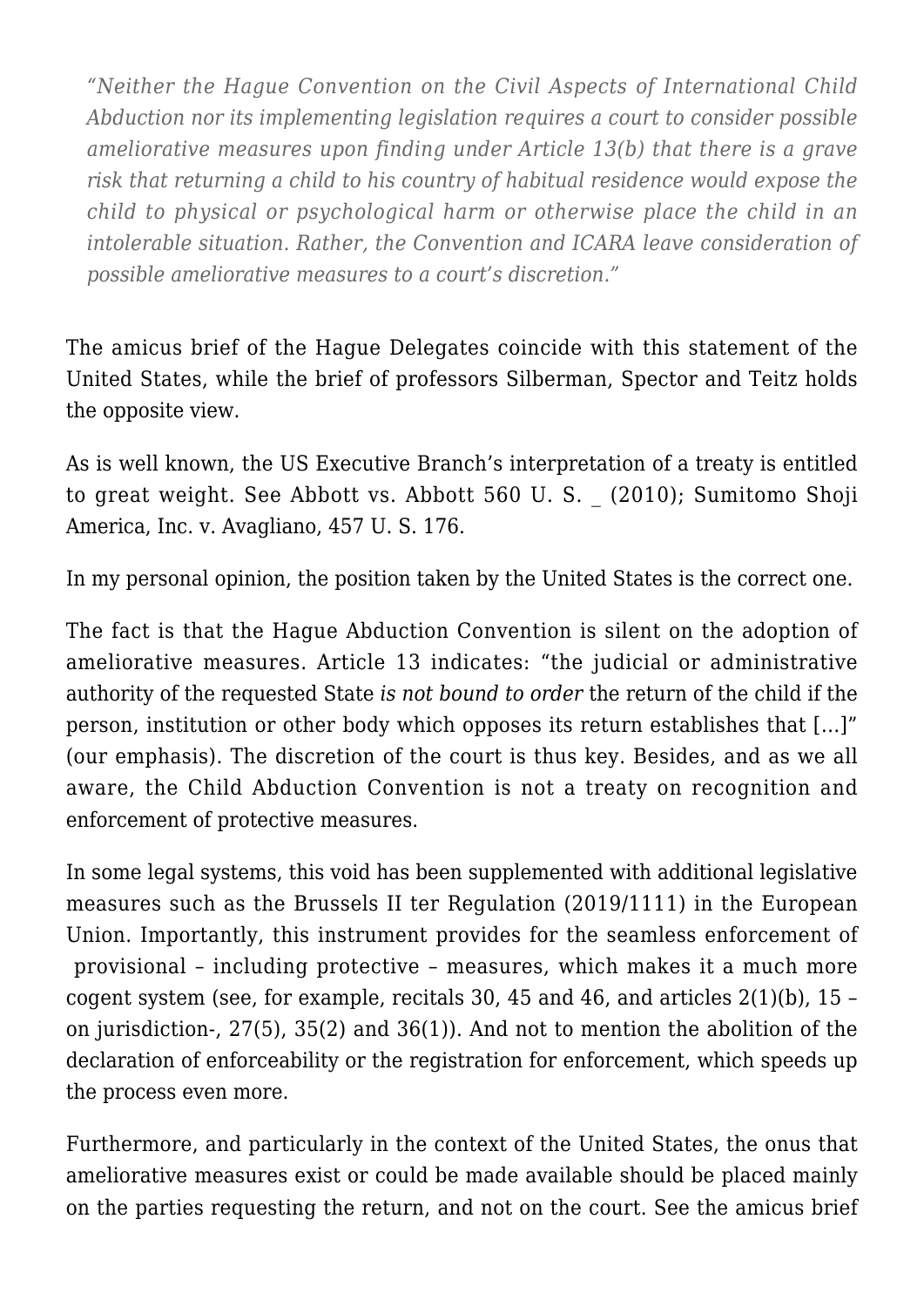[filed by former US judges](https://www.supremecourt.gov/DocketPDF/20/20-1034/211443/20220126142124610_20-1034_Amicus%20Brief.pdf) where they stressed that "mandating judicial analysis of ameliorative measures forces US courts beyond their traditional jurisdiction and interactions with foreign law / civil law judges perform investigatory functions; common law judges do not."

Arguably, the 13(1)(b) Guide to Good Practice may be read as supporting both views. See in particular:

*See paragraph 36: "The examination of the grave risk exception should then also include, if considered necessary and appropriate, consideration of the availability of adequate and effective measures of protection in the State of habitual residence." (our emphasis).}*

*See paragraph 44: "Protective measures may be available and readily accessible in the State of habitual residence of the child or, in some cases, may need to be put in place in advance of the return of the child. In the latter case, specific protective measures should only be put in place where necessary strictly and directly to address the grave risk. They are not to be imposed as a matter of course and should be of a time-limited nature that ends when the State of habitual residence of the child is able to determine what, if any, protective measures are appropriate for the child. In certain circumstances, while available and accessible in the State of habitual residence, measures of protection may not be sufficient to address effectively the grave risk. An example may be where the left-behind parent has repeatedly violated protection orders." (our emphasis)*

But see in contrast paragraph 41 of the Guide, which was mentioned in the amicus brief of [Child Abduction Lawyers Association \(CALA\)](https://www.supremecourt.gov/DocketPDF/20/20-1034/214956/20220225094456311_CALA%20INTERVENTION%20IN%20USSC%20-%2022.02.24.pdf).

Putting this legal argument aside, and in the context of the United States, there are several reasons why US courts should not be *required* to consider ameliorative measures (but may do so on a discretionary basis):

- The United States is not a Contracting Party to any global treaty that would allow the recognition and enforcement of protective measures (such as the 1996 Hague Protection of Children Convention – USA is only a signatory State);
- A great number of child abductions occur to and from the United States